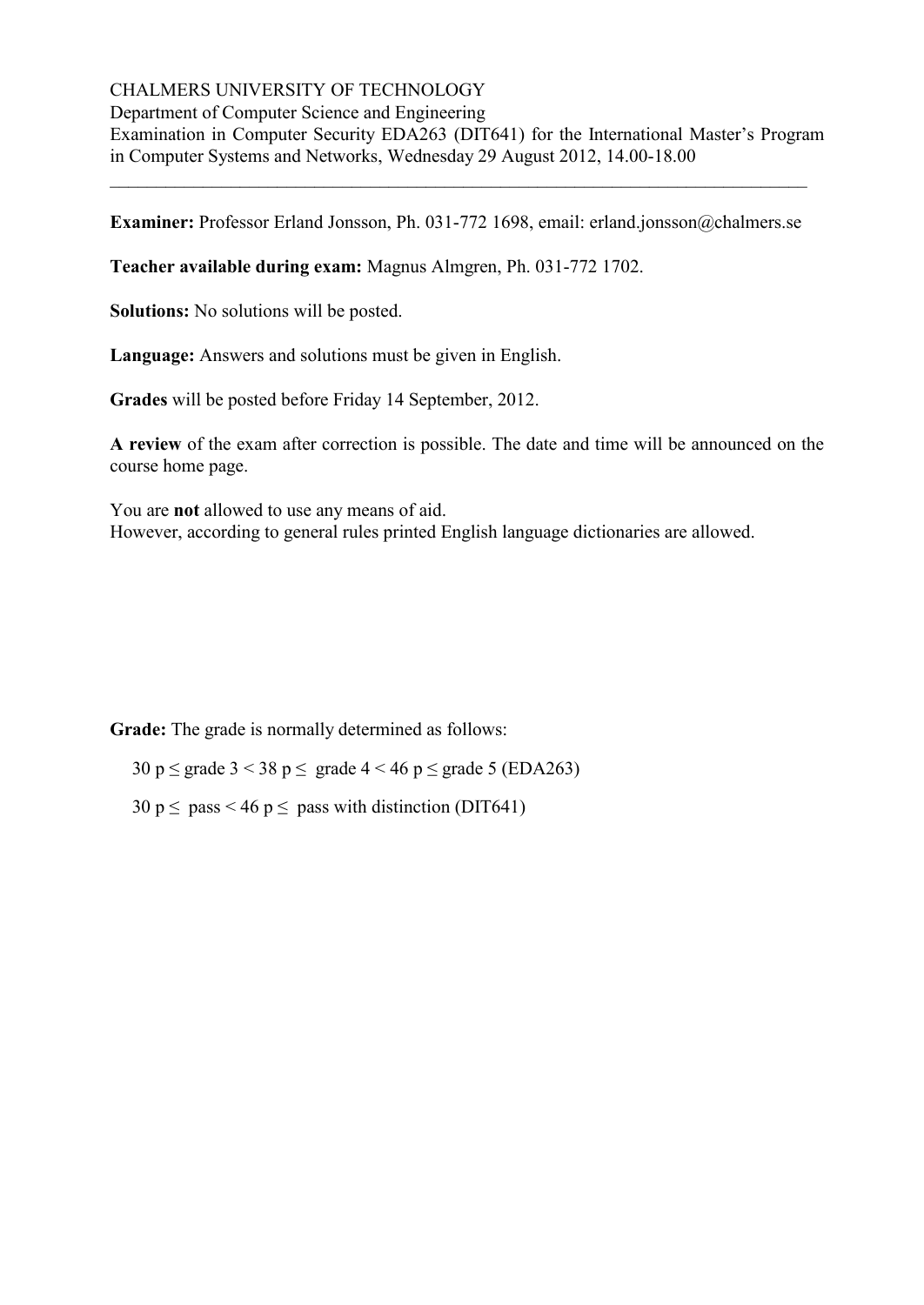## **1. A biological approach to security**

The course has suggested that there is a biological analogy to computer security. Describe and explain this analogy. What can be learnt from a security viewpoint? Give examples. (8p)

## **2. Set-UID programs**

a) What is a SUID (set-UID) program? Explain the functionality and intended use of such a program. How does it show that a program is SUID?

b) Explain why and how SUID programs can be a security problem.

c) Define and explain the function of RUID and EUID and their relation to SUID programs.

(6p)

## **3. Buffer overflows**

Explain how a typical stack-based buffer overflow attack works. Your answer should include a picture of the stack with the most relevant stack fields marked. A "canary" is the name of a defence method for buffer overflows. Please explain in some detail how this method works and discuss the prerequisites for its function. (8p)

## **4. Authentication using Kerberos**

Below is found a somewhat simplified version of the steps in a Kerberos v.4 authentication procedure. In this, the client C is using the Kerberos authentication server (AS) to access a service from the server V.

(1)  $C \Rightarrow AS: ID_C \text{ // ID}_{TGS} \text{ // } TS_1$ (2)  $\text{AS}$  => C: E<sub>K(C)</sub> [K(C,TGS) // ID<sub>TGS</sub> //TS<sub>2</sub> // Lifetime<sub>2</sub> // Ticket<sub>TGS</sub>]

(3)  $C \Rightarrow TGS: ID_V$  // Ticket<sub>TGS</sub> // Authenticator<sub>C</sub> (4)  $TGS = > C$ :  $E_{K(C, TGS)} [K(C, V) // ID<sub>V</sub> // TS<sub>4</sub> // Ticket<sub>V</sub>]$ 

(5)  $C \Rightarrow V:$  Ticket<sub>V</sub> // Authenticator<sub>C</sub>

(6)  $V = > C$ :  $E_{K(C,V)} [TS_5 + 1]$ 

(7) Ticket<sub>TGS</sub> =  $E_{K(TGS)}$  [K(C,TGS) // ID<sub>C</sub> // AD<sub>C</sub> // ID<sub>TGS</sub> // TS<sub>2</sub> // Lifetime<sub>2</sub>]

(8) Ticket<sub>V</sub> =  $E_{K(V)}$  [K(C,V) // ID<sub>C</sub> // AD<sub>C</sub> // ID<sub>V</sub> // TS<sub>4</sub> // Lifetime<sub>4</sub>]

(9) Authenticator<sub>C</sub> =  $E_{K(C, TGS)}$  [ ID<sub>C</sub> // AD<sub>C</sub> // TS<sub>3</sub> ]

Describe briefly the following elements in the procedure and explain their function:

#### a) (2),  $E_{K(C)}$

- b) (2), K(C,TGS) and (7), K(C,TGS)
- c) (2), Lifetime<sub>2</sub> and (7), Lifetime<sub>2</sub>
- d) (6),  $TS_5 + 1$
- e)  $(8)$ , Ticket<sub>v</sub> and its elements
- f) (9), Authenticator<sub>C</sub> and its elements (8p)